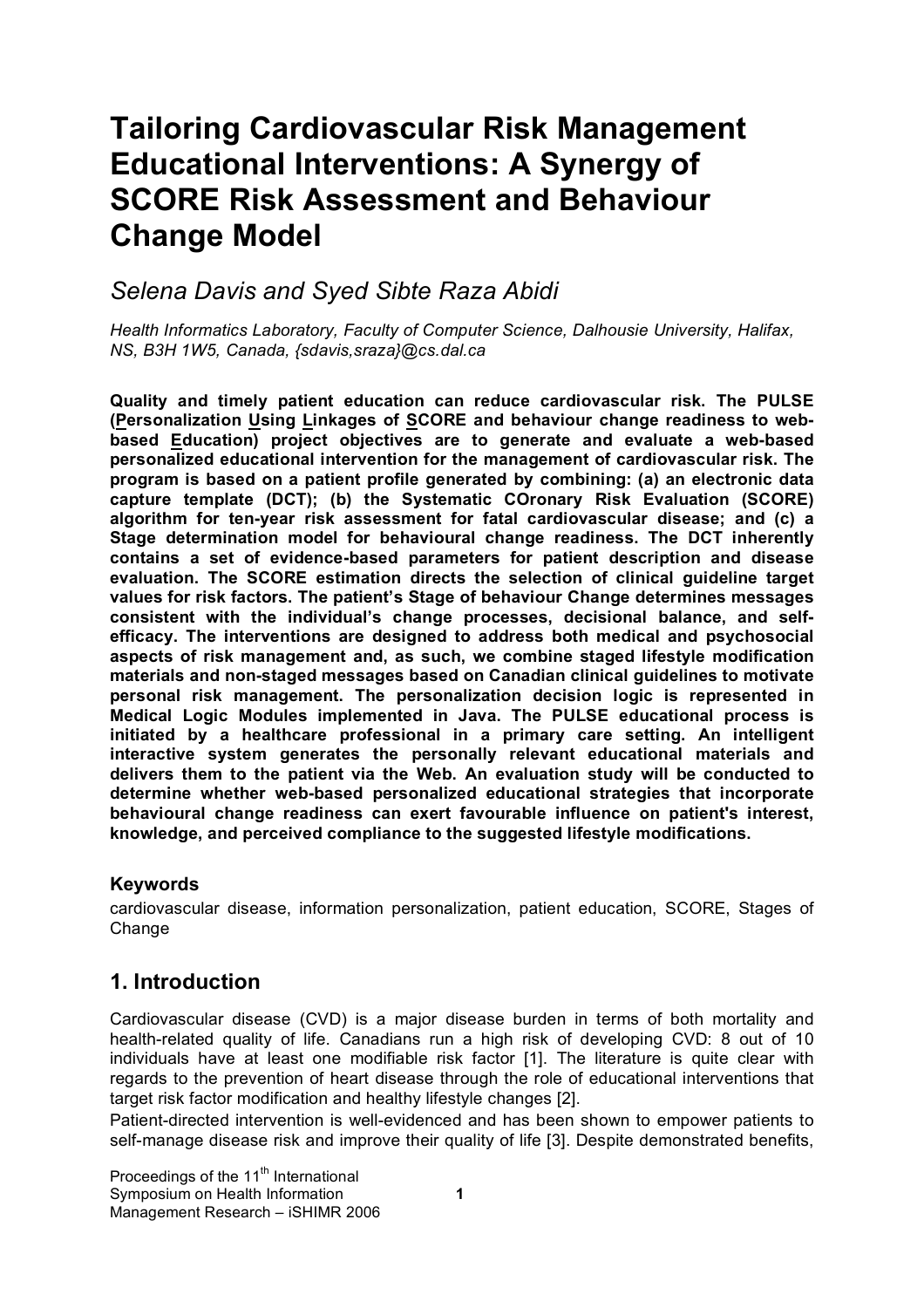too few patients have disease risk reduction program opportunities or take advantage of those that are available [4]. One reason for the limited uptake of risk reduction programs is that conventional health education is generally designed to include as much information as possible either for the general public or a specific patient population. This often results in lengthy, complex and irrelevant materials for the recipient. Patients prefer to receive information that is custom-tailored to their individual needs and circumstances [3] and evidence shows that personalized information is more likely to be read, remembered, experienced as personally relevant, and in turn has a greater impact in motivating patients to make the desired change in behaviour [5].

Human behaviour is a key determinant of health improvement. Behavioural scientists assert that although one can organize information to make it more understandable, usable, and appealing, it cannot be guaranteed that the pertinent healthcare information will bring about behaviour change in all people. However, healthcare education, when embedded in a welldesigned, behaviour theory-based intervention can make a difference and is consistent with the current emphasis on using evidence-based interventions in public health [6]. A behaviour change model that has been very successful in guiding interventions to increase adoption and compliance with healthy lifestyle changes is Prochaska's Transtheoretical Model (TTM), commonly known as Stages of Change [7].

In this paper we present a personalized patient education program for the management of cardiovascular disease risk. The PULSE project—Personalization Using Linkages of SCORE and behaviour change readiness to web-based Education—provides patient education that is personalized based on the patient's CVD risk assessment and readiness to change their behaviour(s). The PULSE educational process is initiated by a healthcare professional in a primary care setting. The program is based on a patient profile generated by combining: (a) an electronic patient data capture template (DCT) that contains a set of evidence-based parameters for patient description and disease evaluation; (b) the Systematic COronary Risk Evaluation (SCORE) algorithm [8] to estimate a ten-year risk for fatal CVD; and (c) a Stage of Change determination model that determines messages consistent with the patient's behaviour change processes, decisional balance, and self-efficacy. The personalization decision logic, based on Canadian clinical guidelines and validated behaviour change research, is represented in terms of Medical Logic Modules (MLM). The educational interventions are designed to address both medical and psychosocial aspects of risk management and, as such, we combine staged lifestyle modification materials and nonstaged messages based on Canadian clinical guidelines to motivate personal risk management. Finally, a web-based delivery mechanism is proposed to present the personalized education material to the patient.

## **2. Background**

#### *2.1 CVD Risk Assessment*

The concept of risk assessment and reduction, introduced by the Framingham Heart Study (FHS) forms the cornerstone of preventive cardiology. The risk status of persons without manifest CVD varies greatly, and this variability mandates a range in the intensity of interventions. As such, effective primary prevention requires an assessment of risk to categorize patients for selection of appropriate interventions [9]. The FHS risk score, using a point system model, predicts the 10-yr risk of coronary heart disease (CHD) events.

A more recent predictive model of cardiovascular disease events with increasing desirability in Canada is SCORE. Initiated in Europe, this predictive equation estimates an individual's 10-yr risk of cardiovascular death. The SCORE equation estimate has been developed from pooled datasets of 12 European cohort studies involving more than 200,000 persons with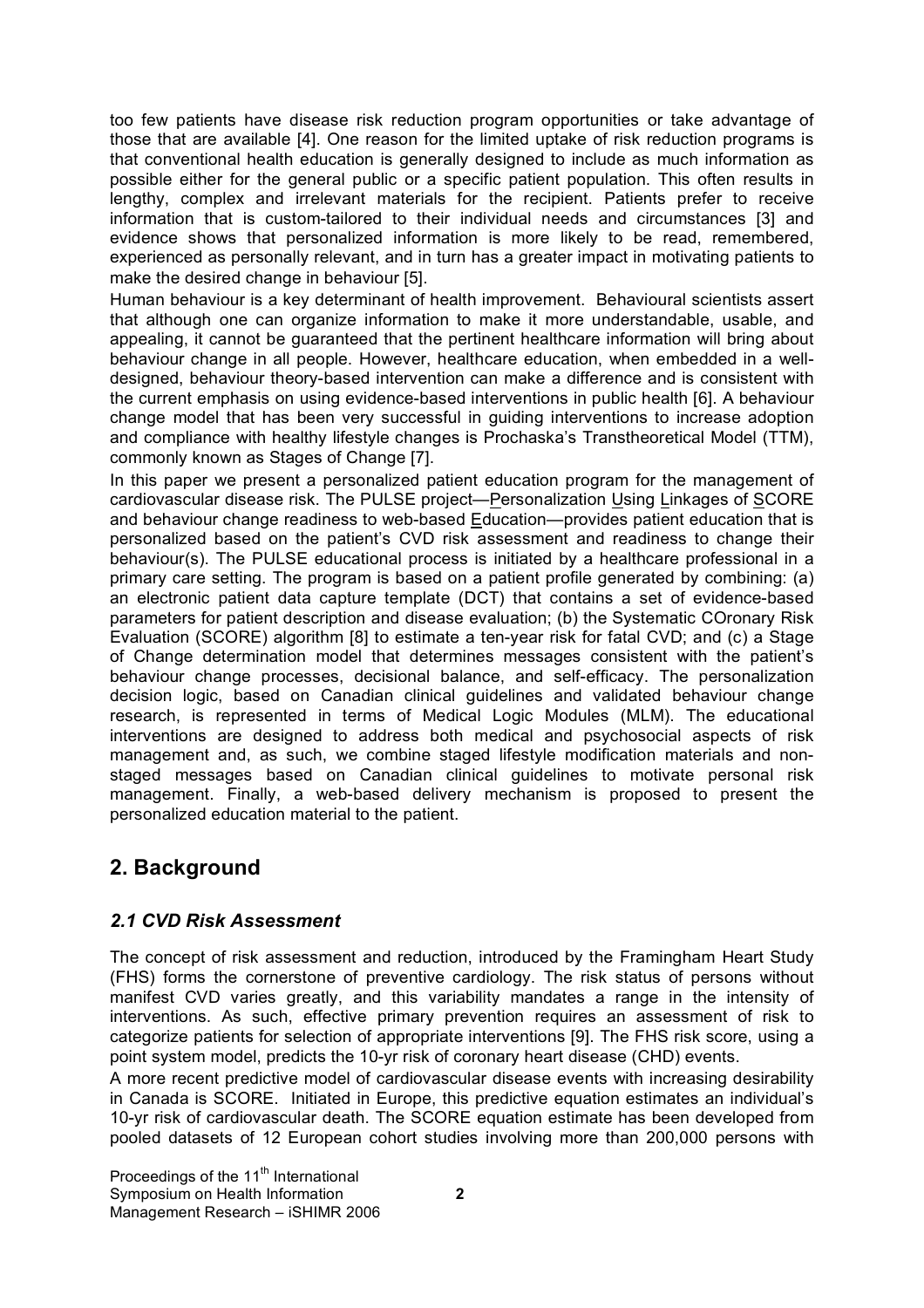more than 2.7 million person years of follow-up [8]. This predictive model features a number of advantages over FHS. These include its: (i) restriction to only fatal CVD events; (ii) applicability to both CHD and stroke; (iii) ability to show changes in outcomes based on changes in risk factor values, and (iv) potential for calibration to specific populations if outcomes and epidemiological risk factor data are available for the population of interest [7]. The SCORE model is seemingly disadvantaged by its unfamiliarity to North American health care professionals; however, this is changing. The Canadian Cardiovascular Society has proposed Canadian health professionals use HeartSCORE to help manage CVD risk [10].

#### *2.2. Behaviour Change*

Research and experience led to the observation that initiating and maintaining positive behaviour changes are challenging for most people. The Transtheoretical Model of intentional behaviour change is a stage-based model founded on 25 years of research. As part of their "Transtheoretical" strategy, model originators consciously incorporated and built upon the strengths of their predecessors (the Health Belief Model, the Theory of Reasoned Action and of Planned Behaviour and the Social Cognitive Theory), encompassing many concepts from these previously developed models [11]. The TTM matches the change principles and processes to each individual's current stage of change, in order to guide them through the process of modifying problem behaviour(s) and acquiring positive behaviour(s) [12]. The model consists of three key constructs. The first construct is the temporal dimension or Stage of Change - a characterization of a person's readiness to take and sustain action. The five Stages of Change are: precontemplation, contemplation, preparation, action, and maintenance. The second construct includes the fundamental experiential and behavioural processes of change. This dimension represents how change occurs from one stage to another. The five experiential processes include consciousness raising, dramatic relief, self-re-evaluation, environmental re-evaluation, and self-liberation. The five behavioural processes include helping relationships, counter-conditioning, stimulus control, social liberation, and contingency management. Each of these processes has been identified as facilitating change to the next stage when employed in messages at a stage appropriate to that process [12]. The third construct includes measures that are sensitive to progress through the stages, such as decisional balance and self-efficacy/temptation measures. The latter measure examines the patient's confidence to cope with a high-risk situation without relapsing to their unhealthy behaviour. The decisional balance refers to why change occurs; an individual's weighing of the pros and cons of changing behaviour. The pros represent the facilitators of change, while the cons represent the barriers to change. In general, a predictable pattern is observed between the stages of change and decisional balance suggestive of the need of placing emphasis on increasing consciousness of those factors supportive of a given behaviour change. The use of a fully integrated TTM to inform the design of personalized messages has been effective for intervening across a broad range of health-related behaviours [13, 14]. Figure 1 displays the abstraction from the literature of the integrated TTM variables for use in personalizing educational messages.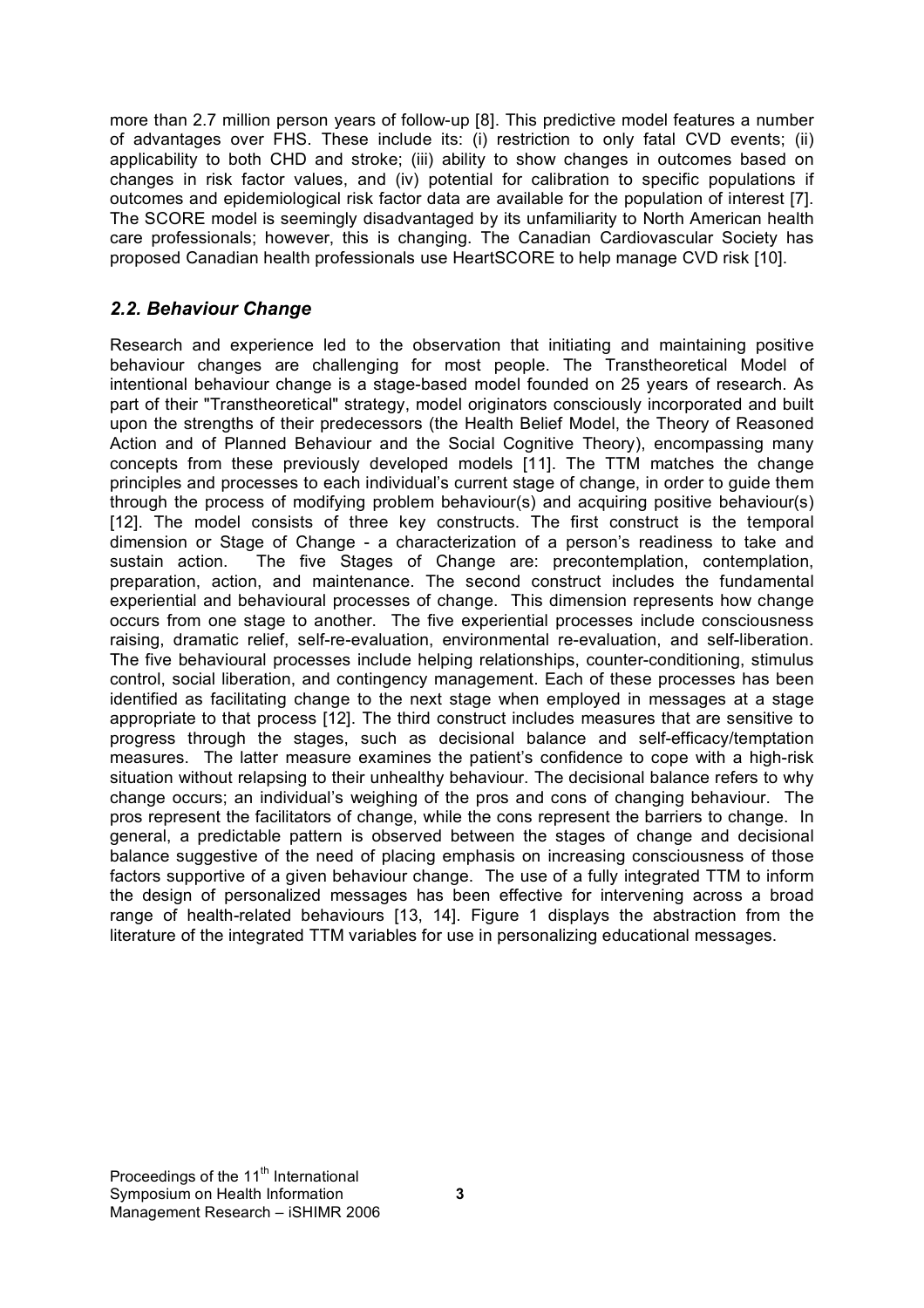| Contacto ushessi<br>Raising ,<br>Diamatic Relief<br>Environmental<br>Reevaluation | Self.<br>Reevaluation<br>Self Liberation | Social Liberation                               | 9. ima las<br>Cantial,<br>Caunter.<br>Candicianing | Cantingency<br>Management<br>Helping Relationship |                                                    |
|-----------------------------------------------------------------------------------|------------------------------------------|-------------------------------------------------|----------------------------------------------------|---------------------------------------------------|----------------------------------------------------|
| Canidence law<br>Temptation high                                                  | Canidence law<br>Temptation.<br>madeiate | Canidence<br>madeiate<br>Temptation<br>madeiate | Confidence<br>madeiate<br>Temptation low:          | Canidence high<br>Temptation low:                 | Canidence<br>very high.<br>Temptation<br>very law. |
| Pias < Cans                                                                       | Pias & Cans                              | Pias & Cansi                                    | Pias > Cans                                        | Pias > Cans                                       | Pias >> Cans                                       |
| æ<br>e e v<br><b>CONSCIORATION</b>                                                | kanta malation                           | <b>Execution</b>                                | P.<br>933 BB                                       | amanan                                            | ೧೮೮                                                |

**Figure 1:** Integrated TTM constructs for use in personalizing educational messages.

#### *2.3. Information Personalization for Healthcare*

Personalized educational interventions have been found to be more effective than nonindividualized ones in changing important health behaviours [15, 16]. The use of intelligent interactive technology to generate information that is specifically adapted to one patient is broadly referred to as computer tailoring in healthcare. According to Jones et al., [17] the use of computer technology to personalize information requires at least five components. These include: 1) a profile of the patient, 2) a digital library containing all the health education messages, 3) a mapping schema that generates the appropriate messages, 4) a document template for appropriate allocation and display of educational messages, and 5) a medium to deliver the message to the intended user.

Personalizing information at the individual level can occur in numerous ways including the *adaptation* of the original message or source of information, altering the change strategy, and/or adjusting the method of delivery or display. The process of 'how' the information is personalized, as per a patient's profile, is based on the information personalization approach suitable for the task at hand—i.e. taking into account the salient patient parameters that can form the basis for selecting/adapting relevant information content, the mapping of the patient parameters to specific educational content in order to establish a decision logic that guides the information personalization process to yield a personalized information content, and the delivery medium through which information is to be provided to the patient. The above elements of an information personalization approach are implemented as an intelligent computer application, such as a recommender system, that incorporates computing methods to achieve the various information personalization tasks. For example, behavioural and clinical data specific to relevant risk factors can be compared with clinical guidelines and recommendations or with the patterns of peers. This component of the 'how' guides the requirements of input data collection. In terms of the fundamental computer mechanics, the tailoring expert system analyses input data and links them with a feedback and information source. This information source is a message library that contains appropriate feedback and materials for each input datum. It is the algorithms ('if-then' statements) in the expert system that link individual results to a message library and form the personally relevant information. A tailoring matrix is often used in this regard to summarize the characteristics that have to be assessed and describe specific combinations of characteristics that lead to a certain message. The algorithms in the expert system have an additional role; they also assemble the personally relevant information into a predetermined format, which can be delivered and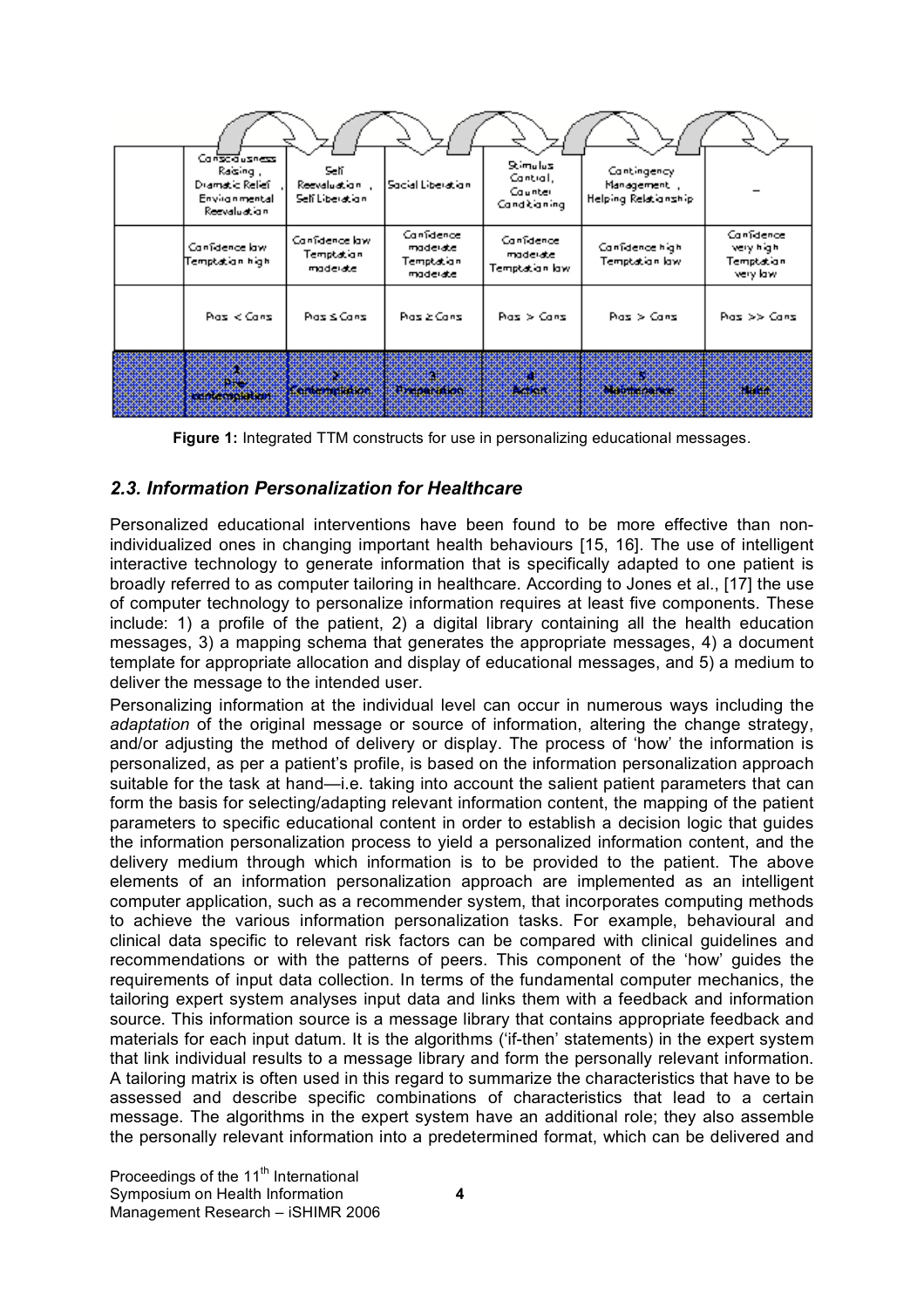displayed in various ways. In doing so, general principles of attractiveness and readability are applied, as well as methods to ensure coherence of the integrated messages in the intervention. Thus, content and framing of all possible message combinations must be taken into account. The accessibility and capability of the Web to rapidly present interactive, customizable and multi-media information, offers many advantages for tailoring over interventions that deliver messages via paper, laptop computer or kiosk [18]. Web dissemination of tailored health interventions has shown promise and demonstrated positive impact on determinants of behaviour change [16].

## **3. Material and Methods**

The following components relate to the development and implementation of the PULSE program. The development follows the framework laid out by Jones et al. [17], with an additional component added – an evidence-based data capture template.

#### *3.1. Data Capture Template*

We use the validated, commercially available Wellsource Coronary Risk Profile as the basis for our data capture model for collecting patients' demographic, behavioural, and clinical risk factor characteristics. Cross-referencing collection parameters with the global INTERHEART Study [19] indicates that the nine risk factors accountable for over 90% of the risk of acute myocardial infarction were captured in our DCT. Our data capture template inherently comprises 28 evidence-based parameters for patient description and disease evaluation and clinically significant relationships between the parameters. These parameters are used to design our objective patient profile to support the personalization of educational material, such as age, gender, personal and family health history, smoking status, amount of regular exercise, eating practices, alcohol consumption, stress, depression, lipid and blood pressure (BP) values, and weight and glycemic control values. Additionally, a patient's readiness to make lifestyle changes is obtained for each risk factor.

#### *3.2. Patient Profile*

The patient profile comprises three components, where each component collects patient parameters for specific personalization purposes. The three components are:

(1) *CVD Risk Profile*: This component directs the selection of clinical guidelines for all risk factors based on the patient's risk. Risk is determined by the SCORE algorithm that estimates the 10-yr cardiovascular risk of death. Patient data on age, gender, smoking, systolic blood pressure (SBP), and total cholesterol to HDL (High-Density Lipoprotein) cholesterol ratio (TC:HDL) are used to calculate the patient's risk category as percentages that are translated as follows into tertiles of risk: ≤1% (low risk), 1 - 5% (moderate risk), and >5% (high risk). If diabetes is indicated as a patient's personal health problem, the SCORE is adjusted as indicated by Conroy et al. [12]. Additionally, the CVD risk profile is graphically displayed in a separate section of the final document.

(2) *Staged Risk Factor Profile:* This component directs selection of fully integrated TTM messages consistent with the patient's stage of change for specific modifiable risk factor behaviours - smoking, being overweight, stress, depression, and physical inactivity. The stage of change is determined by a patient's response to questions relating to her/his readiness to modify risk factor behaviours. The patient's responses infer the Stage of Change using a simple Stage Determination Model. A patient's readiness to change is placed into one of the five Stage categories. For example: Are you ready to make lifestyle changes to improve your health? a) No present interest in making any lifestyle change infers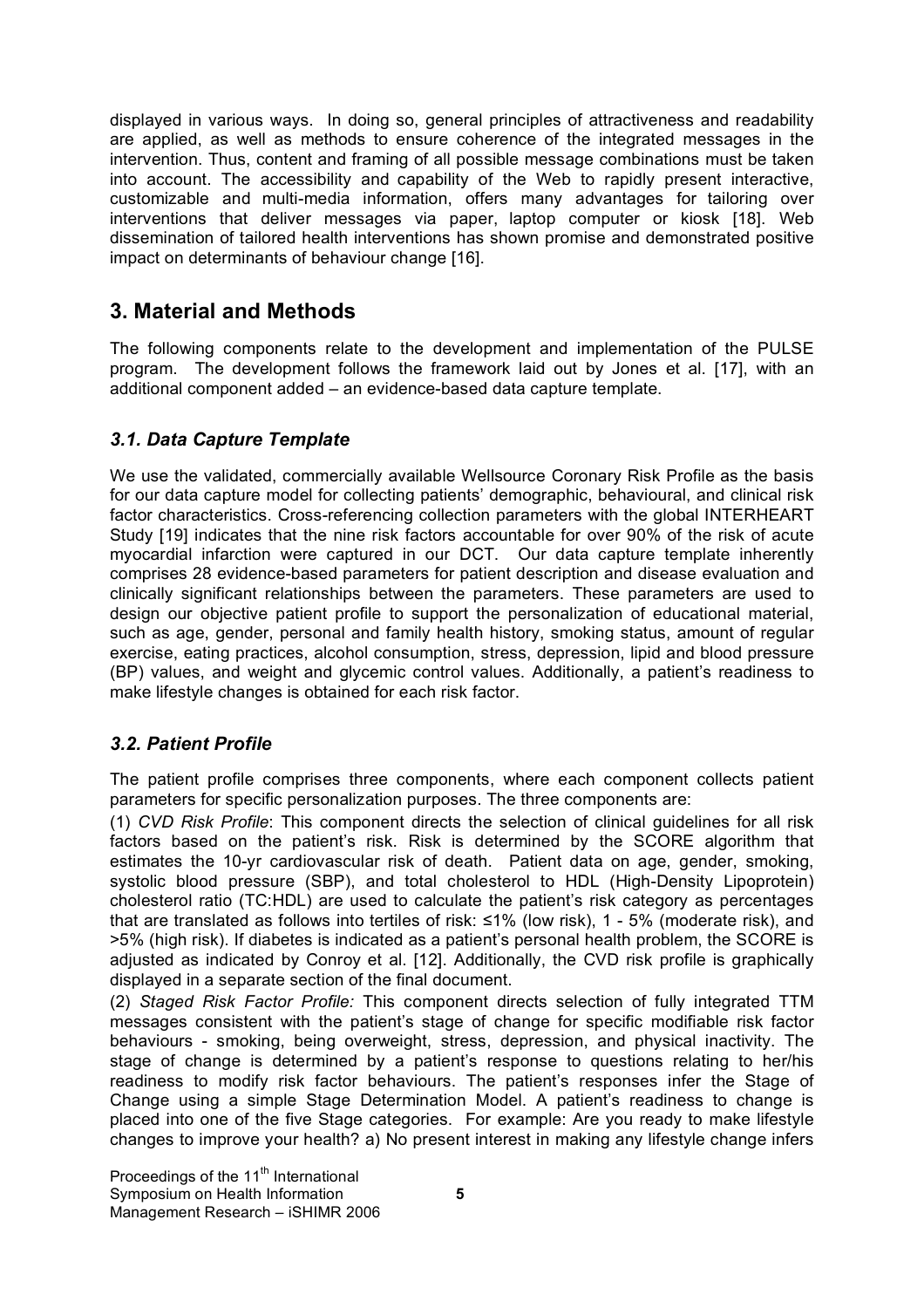Stage1; b) Thinking about making a lifestyle change infers Stage 2; c) Making plans to achieve this change infers Stage 3; d) Recently started implementing this change infers Stage 4; and e) Have been doing this for six months or more infers Stage 5.

(3) *Non-staged Risk Factor Profile:* This component directs selection of messages for all nonstaged risk factors, such as eating practices, alcohol intake, Lipids, BP, glycemic control (Fasting Plasma Glucose (FPG)), and personal and family history. Figure 2 illustrates the generation of the patient profile which directs the personalized patient education.



**Figure 2:** Generation of the Patient Profile

#### *3.3. Message Library*

In the PULSE program, the educational interventions are based on a combination of staged lifestyle modification materials and risk-specific messages derived from clinical guidelines. The messages library composes three sections: (1) *CVD Risk-matched Guidelines*; (2) *Staged Risk Factors*; and (3) *Non-staged Risk Factors*.

The various education materials are converted from print to electronic format and broken down into small "snippets of information" in order that numerous combinations of educational information may be used in the personalization process. For example, educational material on weight control was decomposed into a variety of general, gender-specific, and Stage of Change messages (see Figure 3 below). Accordingly, an overweight female with a behaviour change readiness of 'No present interest in making any lifestyle change' would receive general introductory, gender-specific, and motivational messages and Stage 1 weight control education, whereby a male with a healthy weight but with obesity in his family would receive a family health history message only. Each snippet is <tagged> and stored in an SQL (Standard Query Language) database. The <tag> for each snippet follows an indexing schematic which provides mapping ease to the patient profile for personalization purposes (e.g. <smoking>).

The *CVD Risk-matched Guidelines* section contains risk-matched target values and textual recommendations for the following risk factors – smoking, blood pressure, exercise, stress, depression, eating practices (as dietary recommendations), lipids (TC:HDL cholesterol, LDL cholesterol, and triglycerides), glycemic control (FPG, Glycohemoglobin), alcohol, and weight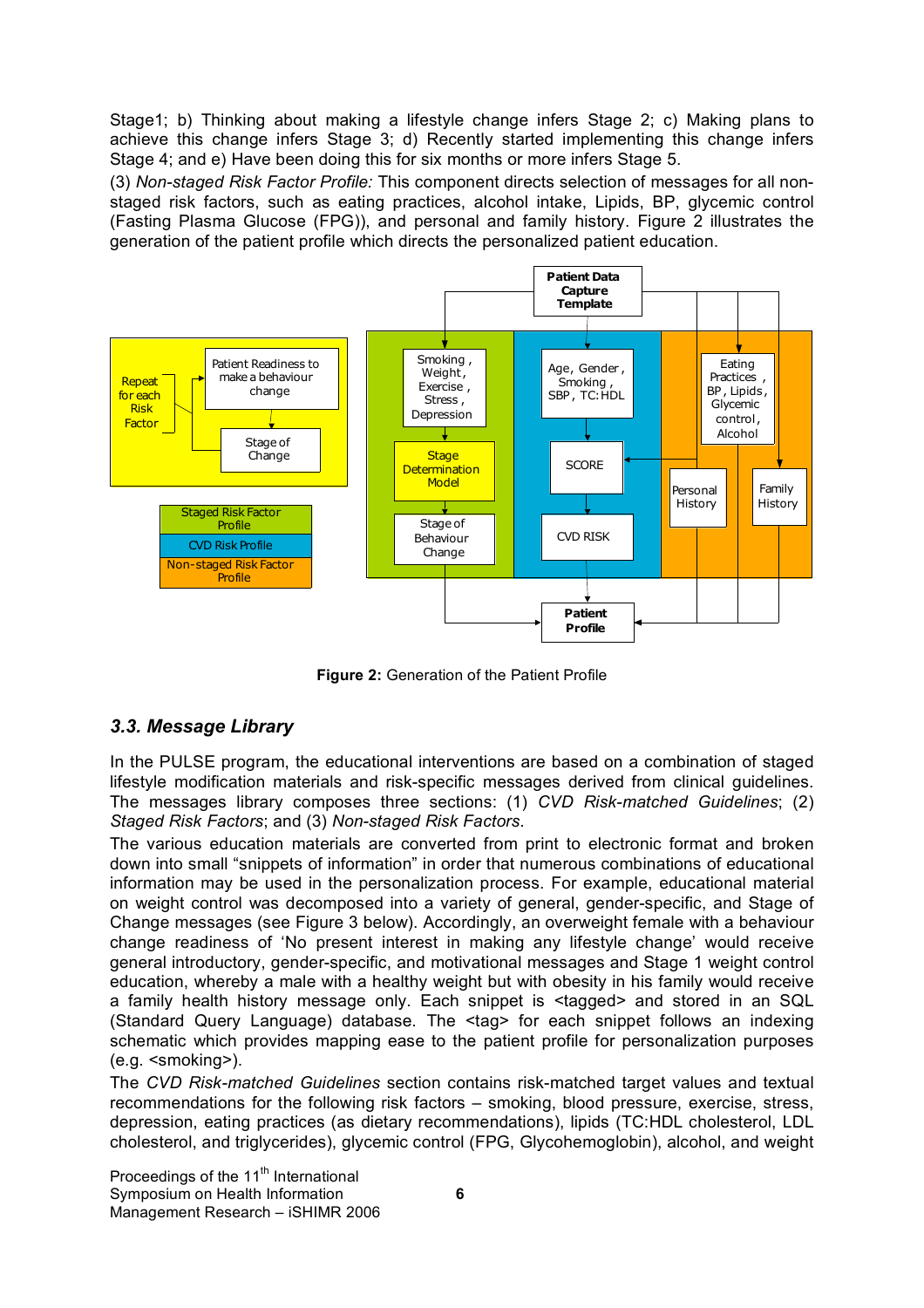management (Body Mass Index and waist circumference). The target values and textual recommendations for all risk factors are based on the Canadian guidelines for cardiovascular rehabilitation and CVD prevention, diabetes, dyslipidemia, and hypertension.

The *Staged Risk Factors* section contains fully integrated TTM (staged) educational documents addressing five risk factors – smoking, obesity, stress, depression, and physical inactivity. These staged risk management materials are commercially produced by Pro-Change Behavior Systems, Inc. and have been validated in clinical trials for smoking cessation, stress management and weight management. The *Staged Risk Factors* section of the message library follows a decision tree indexing schematic based on the needs of the patient and as outlined in Figure 3 below. This indexing format is used for all three sections of the message library.



**Figure 3:** Staged Risk Factors Indexing Schematic

The final section, the *Non-staged Risk Factors* section contains non-staged risk management materials addressing two CVD risk conditions – age and gender – and five CVD risk factors – blood pressure, eating practices, lipid profile, glycemic control, and alcohol. Messages in this section were abstracted from three valued sources: (1) the Heart & Stroke Foundation; (2) the Nova Scotia Cardiac Rehabilitation Centre; and (3) the Public Health Agency of Canada.

#### *3.4 Decision Logic*

Given a patient profile and a message library containing an assortment of education interventions, the personalization algorithm involves the selection of the most relevant set of messages based on the patient's individual profile. As per our personalization approach, we designed a tailoring matrix to summarize the specific combinations of characteristics from the patient parameters assessed that lead to a certain message.

Personalization is achieved through the processing of a set of symbolic rules that model the decision logic for information personalization—the decision logic maps the profile elements to specific messages. The decision logic, which controls the personalization outcome, is represented as MLM (Medical Logic Modules)—MLM is a standard for independent units composing a series of rules in health knowledge bases.

We develop a rule-based inferencing engine that incorporates the MLM-based decision logic. The entire decision logic, sets of MLMs, is implemented in Java and represented as a comprehensive decision tree describing each of the risk factors and risk conditions contained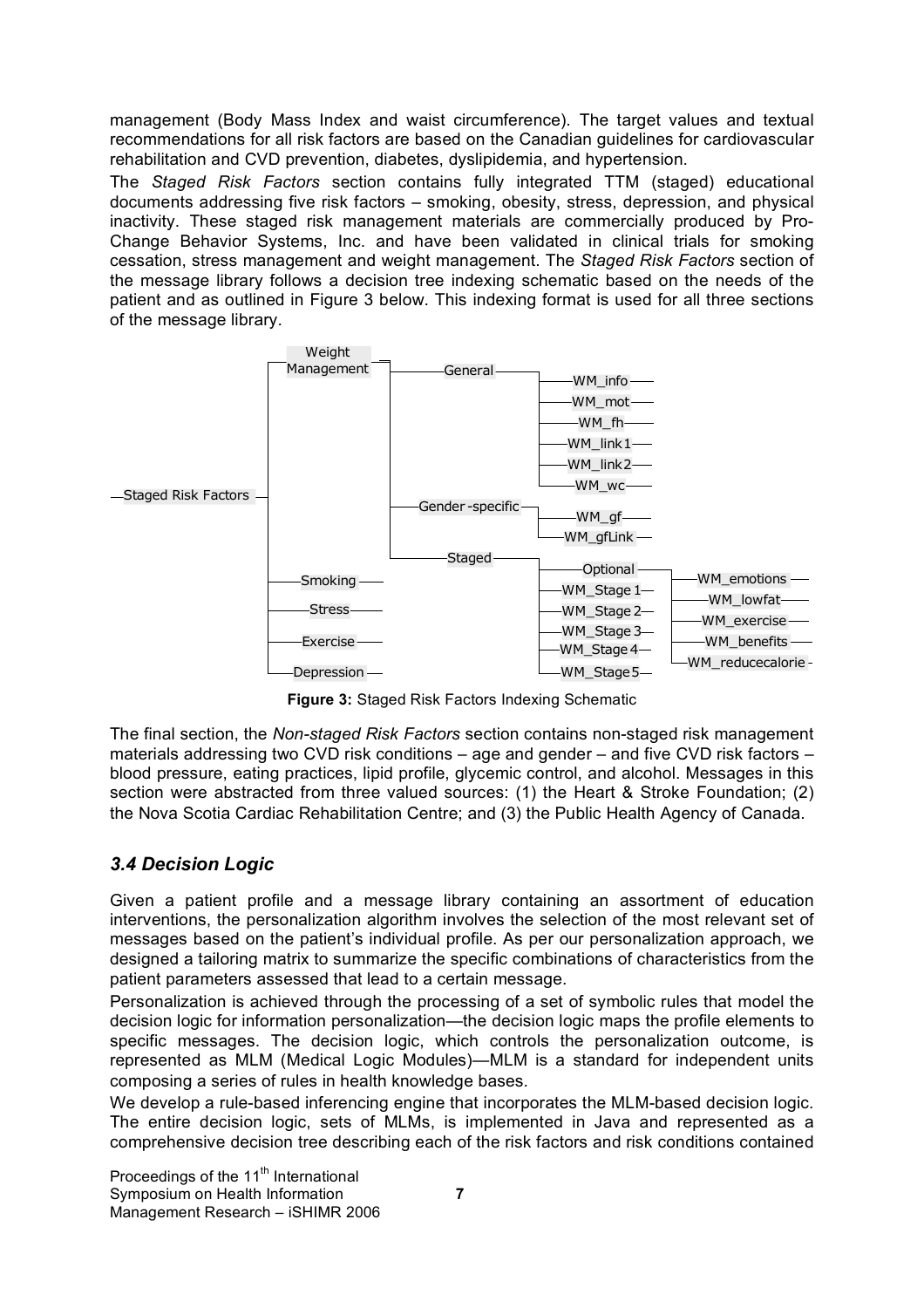in the patient profile. Each MLM consists of four parts: an evoking event, logic, action, and data mapping. The logic contains "if-then" rules, where the IF part of the rules contains variables for one or more patient profile elements. Using case statements, if the IF part of the rule *is not* satisfied then engine directs the execution of the next case statement. If the IF part of the rule *is* satisfied—i.e. the patient's profile matches the rule constraints then the rule fires and the THEN part of the rule becomes available for execution. Typically, the THEN part contains a list of messages that are selected as part of the patient's personalized educational material. The sample code below illustrates a simplified MLM for the Exercise case. In the example, the rule constraints of three patient profile elements (exercise, gender, readiness) were satisfied firing the action of the rule; the writing of relevant exercise messages for that patient.

```
//maintenance:
     //title: Messages based on Physical Activity Level of Patient;;
      //filename: Exercise;;
      //version: 1.00;;
      //institution: Dalhousie University;;
      //author: Name1;;
      //specialist:Name2;;
      //date: 2006-2-14;;
      //validation: testing;;
// library:
      //purpose: Get message tags for patients about their level of
            //physical activity;;
      //explanation: When a patient indicates her/his level of physical
            //activity in one week, it affects the personalised messages;;
      //Keywords: Regular Exercise, Physical Inactivity, CVD;;
// knowledge:
      //type: data-driven;;
      //data:;;
      //evoke: data entered from the DCT;;
      logic: if Exercise=five or more times per week then conclude
                  false:
                  elseif Exercise=no regular exercise and Gender=Female and
                  Readiness to change=no present interest in making any
                  lifestyle change then conclude true:
                  endif;;
      action: write "<Exercise motivation> and <Exercise Female> and
                 <Exercise Stage1> and <Exercise Link2>";;
//end:
```
#### *3.5 Display Template*

We created a document structure, comprising four parts, to organize and present the chosen messages for each patient in a coherent and consistent manner (Figure 4). The four parts are as follows: (1) The *Introductory Page* provides a brief description about the personalized education document; (2) The *CVD Risk Profile* offers a graphical display of this patient's risk, including a relative risk chart which displays the contribution of risk factors to total risk; (3) The *Progress Page* provides a graphical display of changes in a patient's risk over time; (4) The *Risk Factor Management* section provides personalized information on each risk factor relevant to the patient. Each risk factor has its own section complete with an introductory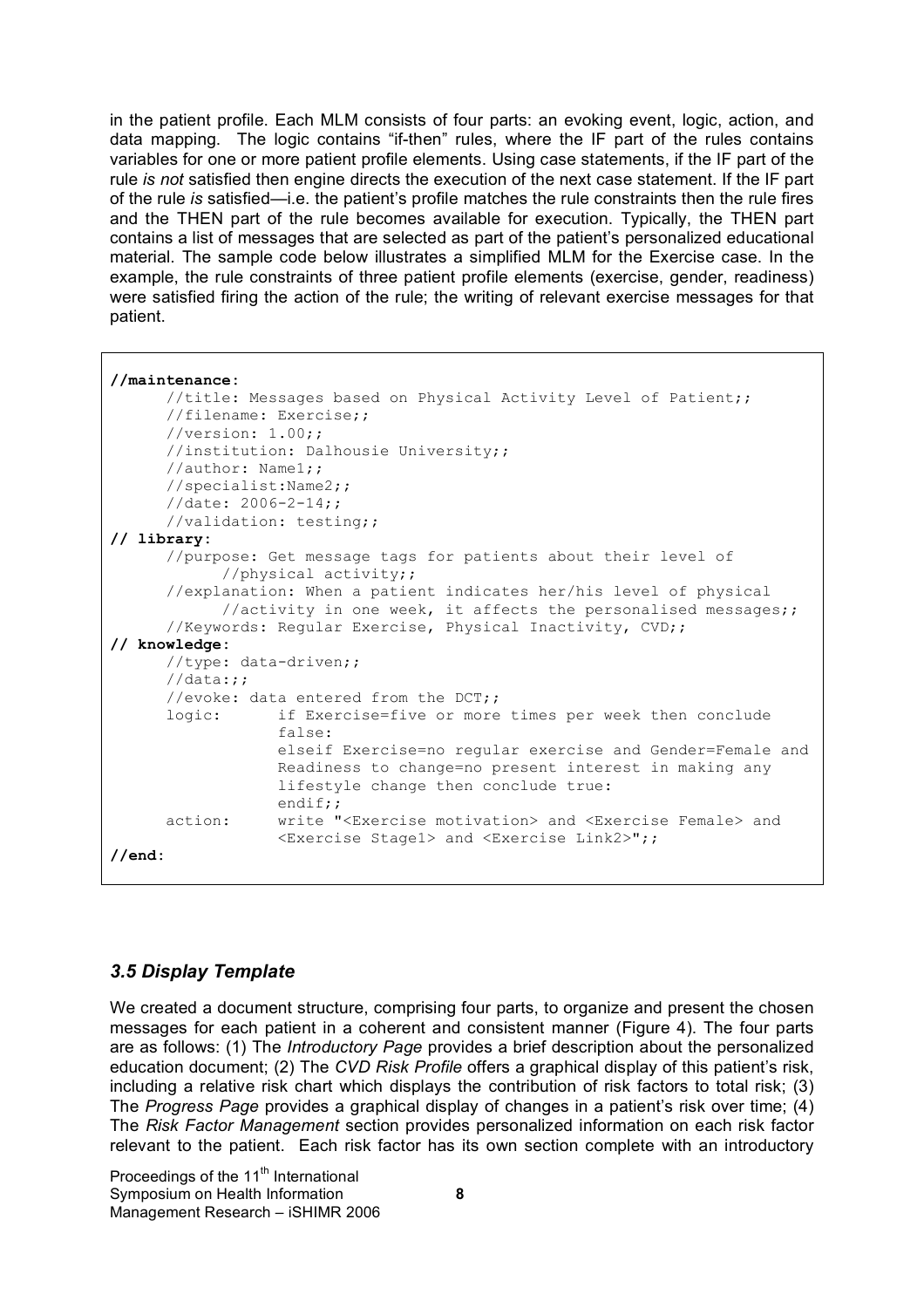brief, patient's current results, evidence-based target values, and lifestyle modification and risk management education.



**Figure 4:** Document Structure

#### *3.6 Delivery Method*

The PULSE educational process is initiated by a healthcare professional in a primary care setting. The practitioner enters the web-based system with a username and password and begins entering data into the DCT in consultation with the patient. Once all data is submitted, our expert system generates the personalized document. The document is rendered in HTML (Hypertext Markup Language) on the computer screen in a web browser for view by the patient and her/his allied health professional. A printable version is available for patients who do not have access to a computer. Patients have view and print access to their educational document at any time by logging onto the website.

#### *3.7. Implementation System*

The web-based implementation system (Figure 5) is used to personalize the education by allowing the patient's data to be entered, displaying the individualized results. The popular open-source programming language used for developing dynamic web content, PHP (Hypertext Preprocessor), is employed to implement data capture. Depending on the data type for the decision variable, the input data is captured using radio button, check-box, textbox, or drop-down menu format. The submitted stylesheet evokes storage of the patient data in an SQL database. The rules engine is fired by the passage of the patient data to it. The decision logic in terms of MLM is implemented using the Java programming language as it facilitates the subsequent rule-based inferencing. The MLM processes the data on logic statements to determine the patient profile. Once all data is processed, the rules engine uses this information to select appropriate messages from the message library. PHP is once again employed to insert the information into the display template producing and delivering a final education document that is personalized to each patient based on her/his data via a web browser. All information is securely stored on a central server.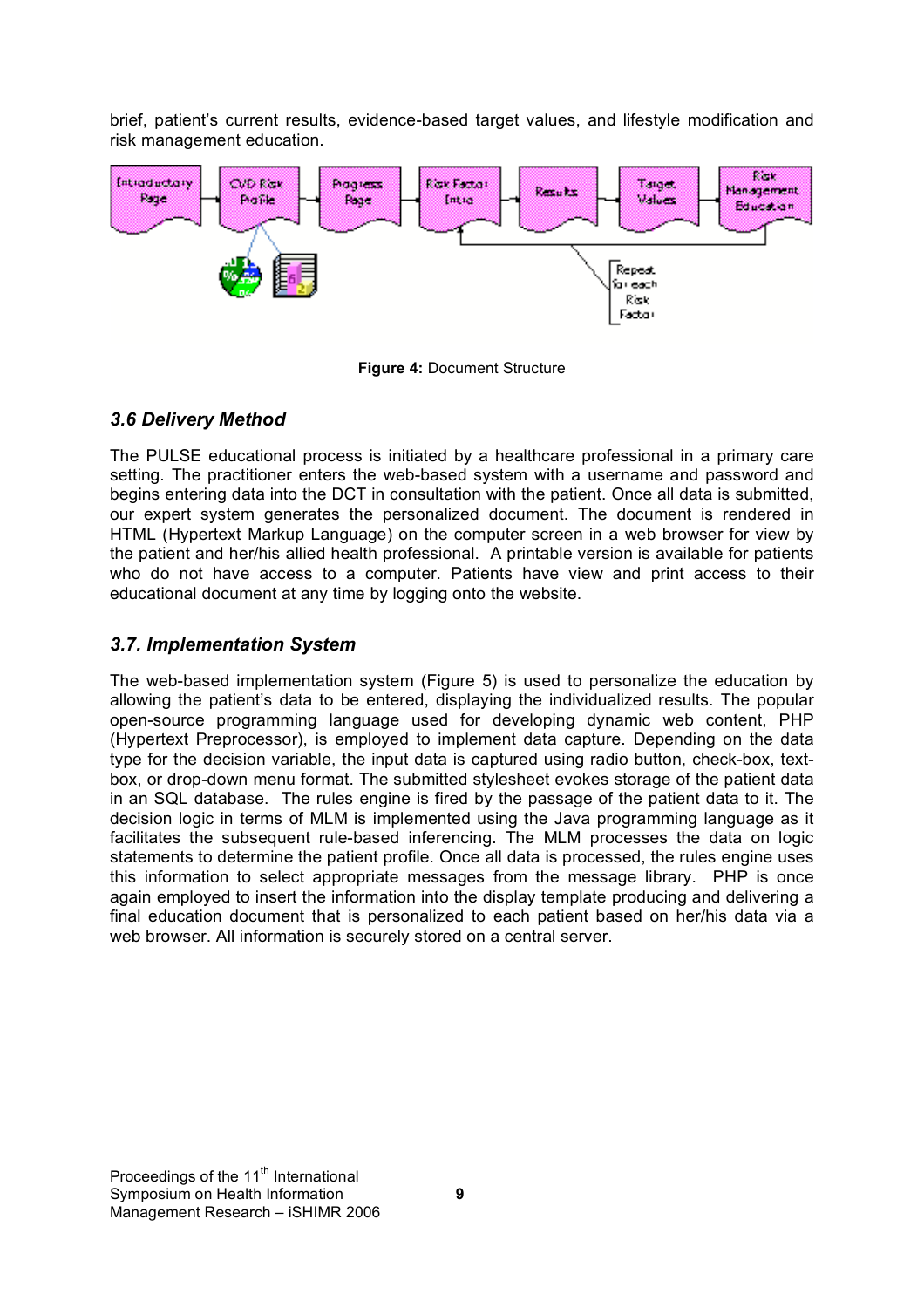

**Figure 5:** Implementation System

## **4. Working Example**

Two hypothetical patients illustrate the personalization of education from the PULSE system. In this example only 12 of the 28 patient parameters are used.

Ms. Adams is a 48 year old diabetic woman with TC:HDL cholesterol of 6.2 mmol/L, FPG of 6.3 mmol/L, and BP of 135/88 mmHg. She is a non-smoker and indicates no depression. She exercises twice per week and reveals her readiness to change as making plans to achieve this change. In this example, Ms. Adams' SCORE is 2% (Moderate). She receives 14 messages containing information relevant to her including: gender-specific information and exercise stage 3.

Mr. Brown is a 60 year old hypertensive man with TC:HDL cholesterol of 4.3 mmol/L, FPG of 5.8 mmol/L, and BP of 145/98. He is a smoker and is depressed. For both these risk factors he indicates a readiness to change as thinking about making a lifestyle change. He specifies heart disease and hypertension in his family health history. He reveals no regular exercise and a readiness to change this behaviour as no present interest in making any lifestyle change. In this example, Mr. Brown's SCORE is 10% (High). He receives 21 messages containing information relevant to him including: smoking stage 2, exercise stage 1, and depression stage 2.

## **5. Evaluation Strategy**

An evaluation study will be conducted to determine whether web-based personalized educational strategies that incorporate behavioural change readiness will exert favourable influence on patient's interest, knowledge, and perceived compliance to the suggested lifestyle modifications. The subjects will include approximate forty patients aged 40-65, without manifest disease, recruited from a single family practice in Halifax, Nova Scotia. Physicians will be asked to confirm eligibility. Potential participants will be provided an information sheet with study coordinator contact information. Upon contact from a potential participant, consent to participate in the study and a scheduled 1-hour 'intervention' date will be ascertained. Eligible participants will be randomized into one of three intervention groups: (1) web-based personalized; (2) web-based non-personalized; and (3) paper-based nonpersonalized. The study design comprises a patient survey using a three-group randomized between-subjects arrangement with post intervention measures. Intervention groups 1 and 2 will be given access to the educational materials online, while intervention group 3 will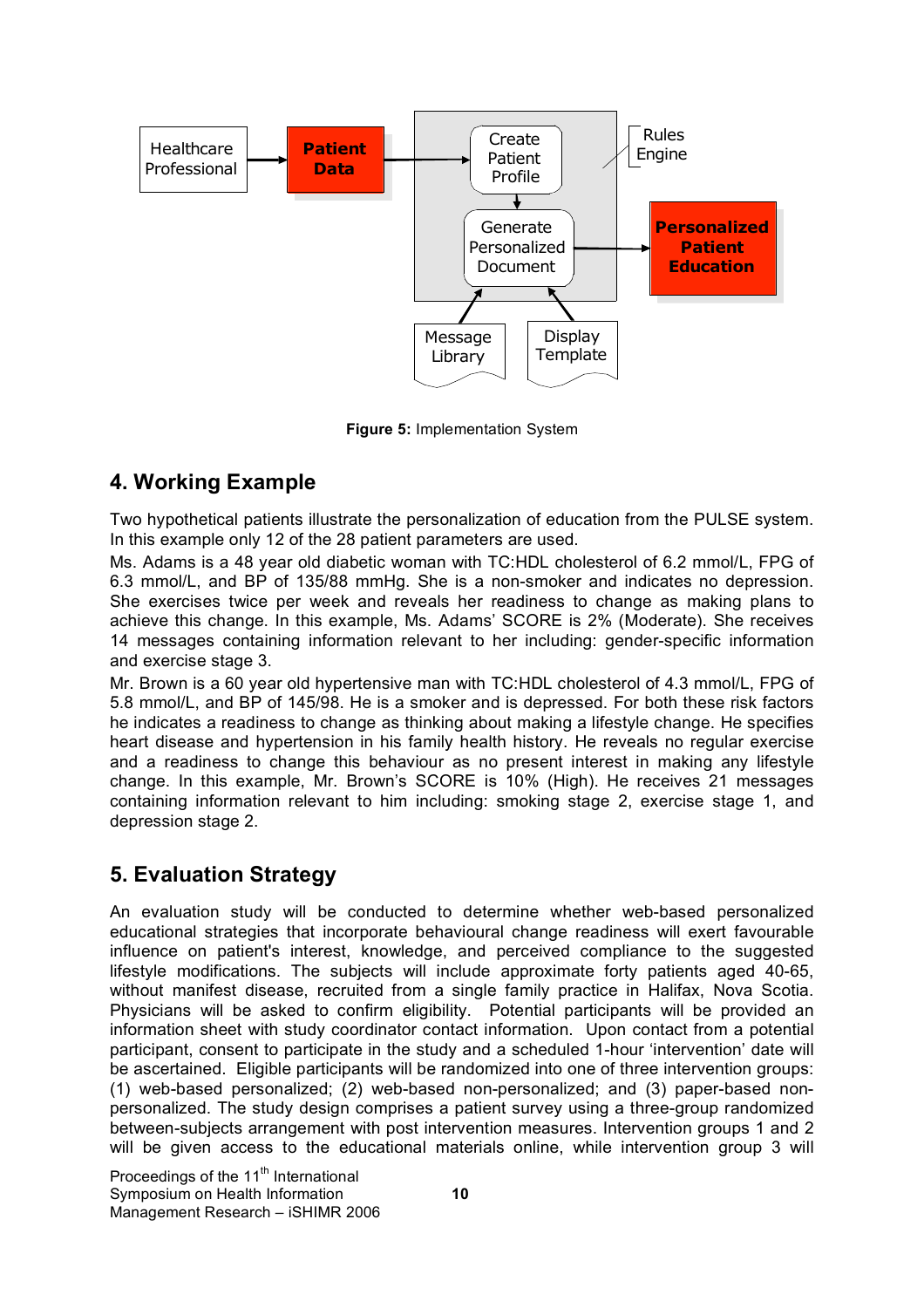receive paper-based materials. The patient survey contains 23 close-ended questions (using a 5-point Likert scale). Time taken by the patient to read and stay engaged in the intervention will also be recoded. Quantitative data will be analyzed using descriptive statistics, as well as inferential statistics for between group analyses. Ethics approval for this study has been received.

## **6. Concluding Remarks**

In Canada, there is a realization that "Cardiovascular diseases place a significant burden on Canadians and our health care system more than any other illness" and that "We need to help Canadians reduce their risk;" this according to the Honourable Anne McLellan, the previous Minister of Health [20]." In the PULSE project we have proposed a novel computertailored patient education strategy that features: (a) use of SCORE for CVD risk assessment; (b) use of behaviour change inputs to personalize the educational content; (c) use of an objective patient DCT currently in operation; (d) leveraging Canadian clinical guidelines for deriving the decision logic and the corresponding educational intervention; and (e) personalization of educational material. The realization for personalized education information compared to generic information has led to various computer-tailored programs. We believe that quality and timely patient-directed interventions are a healthcare service that can help reduce disease risks and deal with risk management by influencing changes in patients' behaviours through the provision of up-to-date and relevant lifestyle modifications and change strategies.

## **Acknowledgments**

This research is funded by the Canadian Institutes of Health Research. We acknowledge the medical knowledge, insights and suggestions contributed by Dr. Jafna Cox, cardiologist. Also, a special thank you goes to Tapajyoti Das and Sreejata Chatterjee who have implemented the PULSE system.

## **References**

- [1] Heart and Stroke Foundation of Canada, "The Growing Burden of Heart Disease and Stroke in Canada 2003," Ottawa, Canada, May 2003.
- [2] D.G. Manuel, M. Leung, K. Nguyen, P. Tanuseputro and H. Johansen, "Burden of cardiovascular disease in Canada," *Canadian Journal of Cardiology,* vol. 19, pp. 997-1004, 2003.
- [3] T. Hoffmann, T. Russell and K. McKenna, "Producing computer-generated tailored written information for stroke patients and their carers: system development and preliminary evaluation," *International Journal of Medical Informatics,* vol. 73, pp. 751-758, 2004.
- [4] B.H. Southard, D.R. Southard and J. Nuckolls, "Clinical trial of an Internet-based case management system for secondary prevention of heart disease," *Journal of Cardiopulmonary Rehabilitation,* vol. 23, pp. 341-348, 2003.
- [5] J. Brug, M. Campbell, and P. van Assema, "The application and impact of computer-generated personalized nutrition education: A review of the literature," *Patient Education and Counseling,* vol. 36, pp. 145-156, 1999.
- [6] E. M. Murphy, "Promoting Healthy Behavior," Population Reference Bureau., Washington, DC, Tech. Rep. Health Bulletin 2, 2005.
- [7] Canadian Association of Cardiac Rehabilitation, "Canadian Guidelines for Cardiovascular Rehabilitation and Cardiovascular Disease Prevention," Tech. Rep. 2nd edition, 2004.
- [8] R.M. Conroy, K. Pyorala, A.P. Fitzgerald, S. Sans, A. Menotti, G. De Backer, D. De Bacquer, P. Ducimetiere, P. Jousilahti, U. Keil, I. Njølstad, R.G. Oganov, T. Thomsen, H. Tunstall-Pedoe, A. Tverdal, H. Wedel, P. Whincup, L. Wilhelmsen and I.M. Graham, "Estimation of ten-year risk of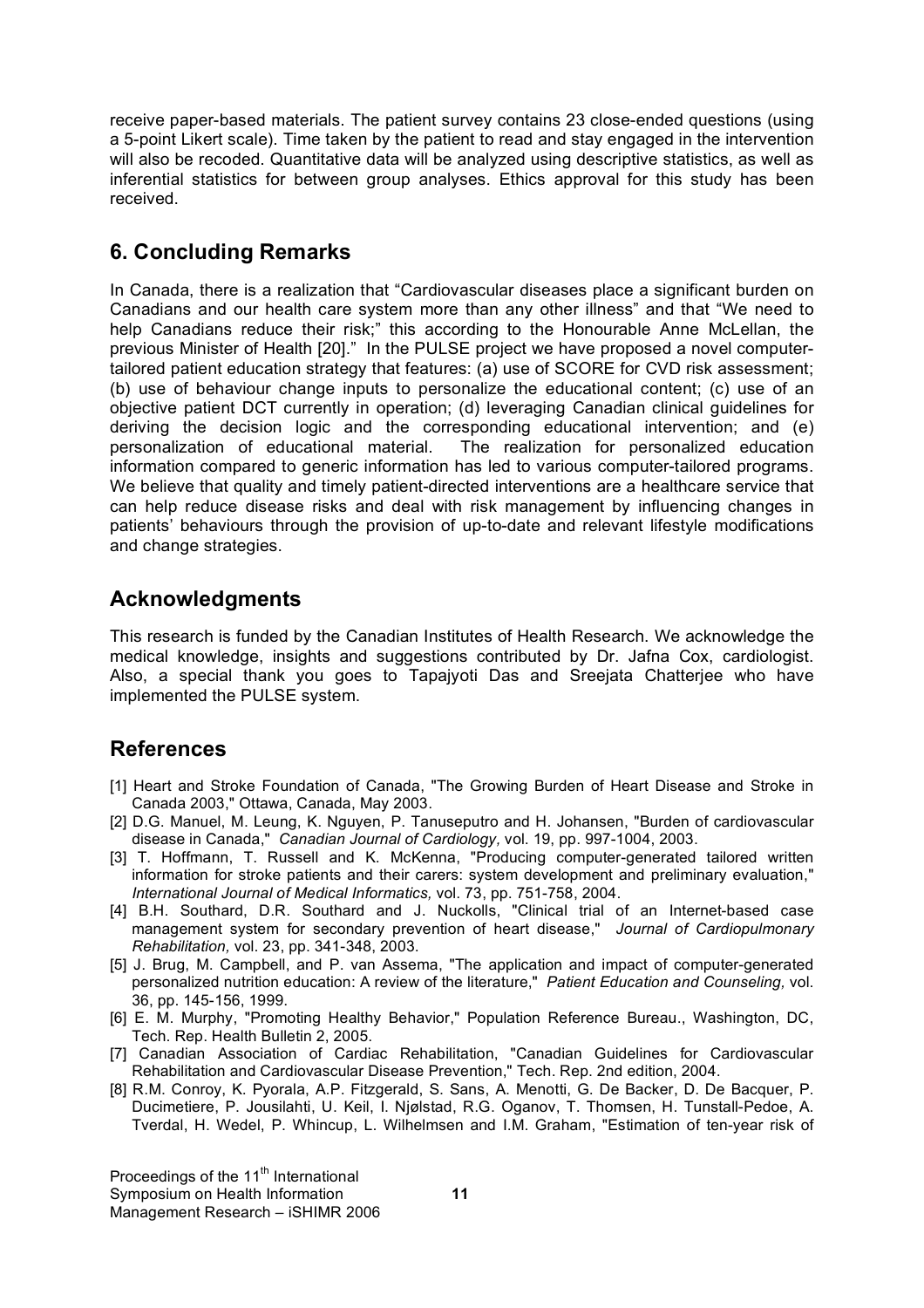fatal cardiovascular disease in Europe: the SCORE project," *European Heart Journal,* vol. 24, pp. 987-1003, 2003.

- [9] S.M. Grundy, R. Pasternak, P. Greenland, S. Smith Jr. and V. Fuster, "Assessment of Cardiovascular Risk by Use of Multiple-Risk-Factor Assessment Equations," *Circulation,* vol. 100, pp. 1481-1492, 1999.
- [10] G. Tremblay, R. Gagnon and J. Parker, *HEARTSCORE Canada Initiative Business Update, v.8.0,* Montreal, Quebec: HEARTSCORE Canada Steering Committee, 2005.
- [11] C. A. Redding, J. S. Rossi, S. R. Rossi, W. F. Velicer and J. O. Prochaska, "Health Behavior Models," *The International Electronic Journal of Health Education,* vol. 3 (Special Issue), pp. 180- 193, 2000.
- [12] Cancer Prevention Research Center, "Detailed Overview of the Transtheoretical Model," December 15, 2004. Available: http://www.uri.edu/research/cprc/TTM/detailedoverview.htm
- [13] J.A. Sarkin, S.S. Johnson, J.O. Prochaska and J.M. Prochaska, "Applying the Transtheoretical Model to Regular Moderate Exercise in an Overweight Population: Validation of a Stages of Change Measure," *Preventive Medicine,* vol. 33, pp. 462-469, 2001.
- [14] L. Spencer, F. Pagell, M.E. Hallion and T.B. Adams, "Applying the transtheoretical model to tobacco cessation and prevention: a review of literature," *American Journal of Health Promotion,* vol. 17, pp. 7-71, Sept-Oct. 2002.
- [15] P. Doupi and Van der Lei, J., "Towards personalized Internet health information: the STEPPS architecture," *Medical Informatics,* vol. 27, pp. 139-151, 2002.
- [16] A. Oenema, J. Brug and L. Lechner, " Web-based tailored nutrition education: results of a randomized controlled trial," *Health Education Research,* vol. 16, pp. 647-660, 2001.
- [17] B. Jones, S.S.R. Abidi and W. Ying, "Using Computerized Clinical Practice Guidelines to Generate Tailored Patient Education Materials," in 38<sup>th</sup> Hawaii IEEE International Conference on System Sciences (HICSS'05), 2005, pp. 139b.
- [18] J.M. Bernhardt and J. Hubley, "Health education and the Internet: the beginning of a revolution," *Health Education Research,* vol. 16, pp. 643-645, December 2001.
- [19] S. Yusuf, S. Hawken, S. Ôunpuu, T. Dans, A. Avezum, F. Lanas, M. McQueen, A. Budaj, P. Pais and J. Varigos, "Effect of potentially modifiable risk factors associated with myocardial infarction in 52 countries (the INTERHEART study): case-control study," *The Lancet,* vol. 364, pp. 937-952, 2004.
- [20] A. McLellan, previous Minister of Health, "80% of Canadians at risk investment in cardiovascular health essential, according to new Heart and Stroke Foundation report," 5/8/2003.

#### **List of Abbreviations**

The following is a list of abbreviations for terms in common use throughout this paper.

#### **Table 1: An alphabetical list of initials used**

| Abbreviation | Complete Word                               |
|--------------|---------------------------------------------|
| <b>BP</b>    | <b>Blood Pressure</b>                       |
| <b>CHD</b>   | <b>Coronary Heart Disease</b>               |
| <b>CVD</b>   | Cardiovascular disease(s)                   |
| <b>DCT</b>   | Data Capture Template                       |
| <b>FHS</b>   | Framingham Heart Study                      |
| <b>FPG</b>   | <b>Fasting Plasma Glucose</b>               |
| <b>HTML</b>  | Hypertext Markup Language                   |
| LDL.         | Low-Density Lipoprotein                     |
| MLM          | <b>Medical Logic Modules</b>                |
| <b>PHP</b>   | Hypertext Preprocessor programming language |